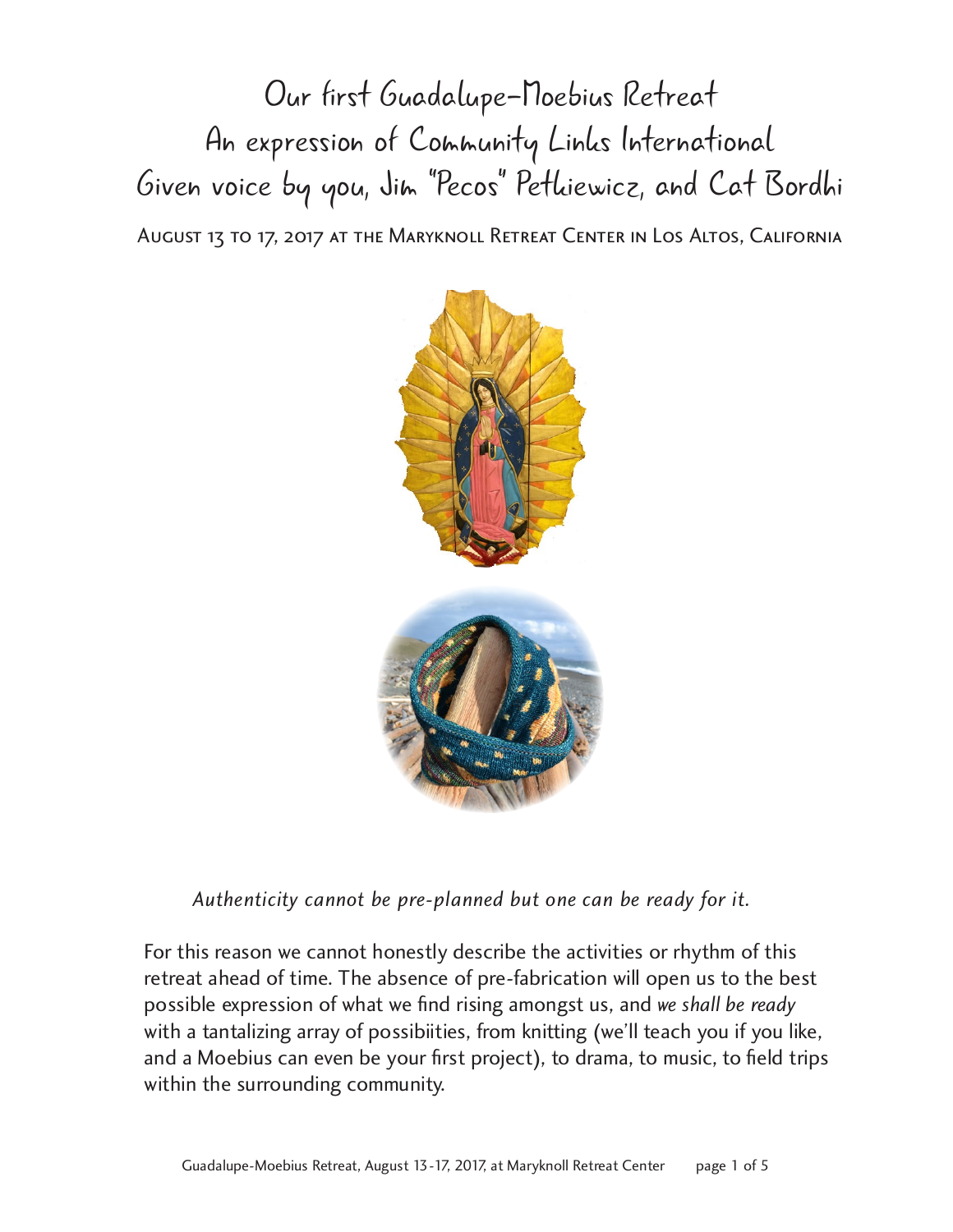**Pecos and his wife Mags' lifetime of immersion** within the Guadalupe consciousness ignited the same in Cat, and Cat's lifetime of faithfulness to the same dynamic as it shines through the Moebius form now dances in the same dynamic as it shines through the Moebius form now dances in Pecos's hands as he knits and gifts sacred Moebius scarves.

**Together, community engager Pecos and author, teacher, and knit**  out the best in others. They have been co-leading retreats in the United out the best in others. They have been co-leading retreats in the United States and transformative journeys around the world for the past four years.

**This retreat does not move within the boundaries of any religion but transcends and draws from all spiritual longings.** We will invite you all to share some of your own spirirtual journey while we are together. In this way, we will all support & enrich one another.



## **The Moebius basket above embodies the essence of our retreat.**<br>As the handle flows from the outer to the inner yet is always both,

expresses the grace of the bridge that Guadalupe uses to join, transcend, expresses the grace of the bridge that Guadalupe uses to join, transcend, and honor differences, healing the illusion of division.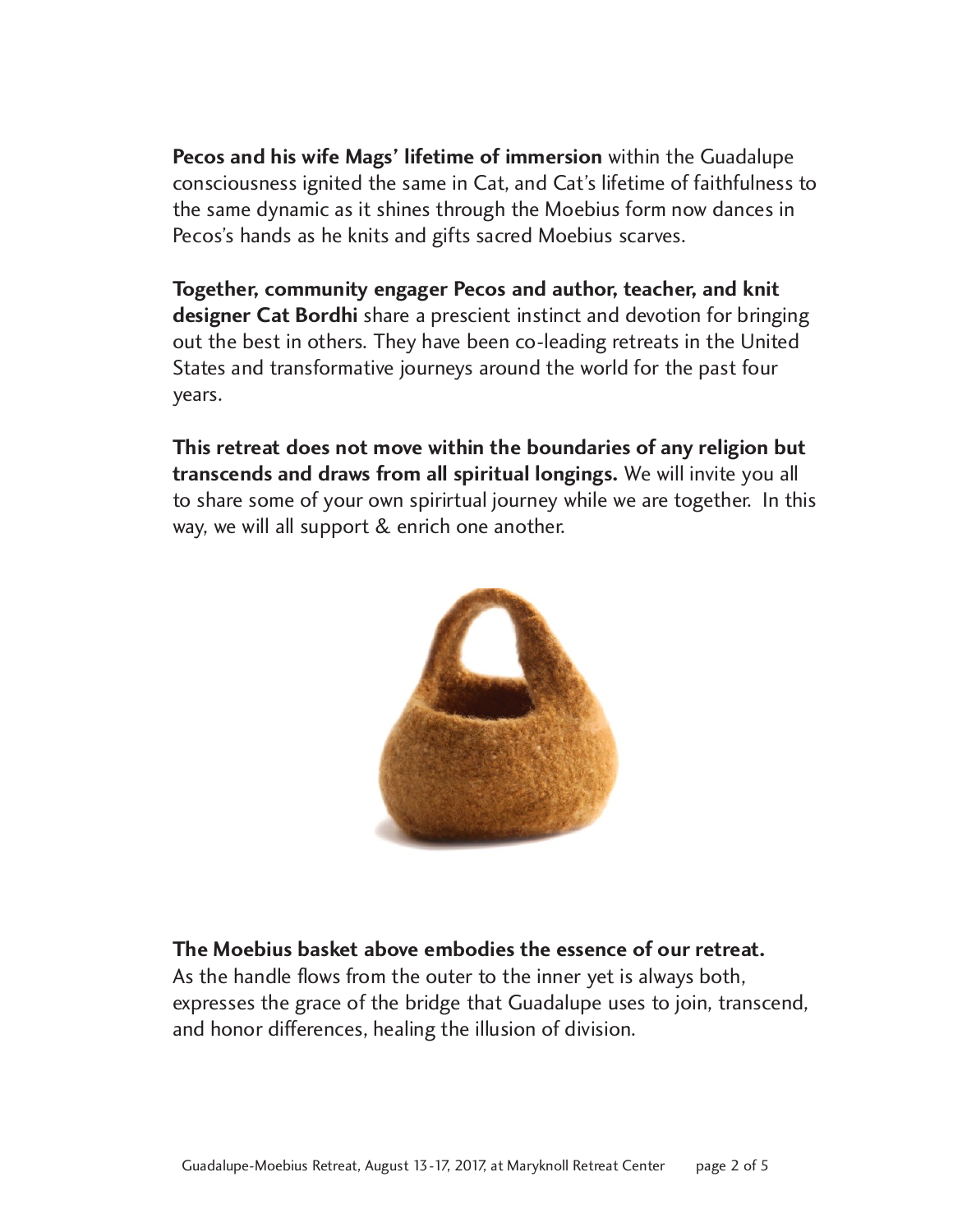**We will be staying at the Maryknoll Retreat Center in Los Altos,** at 23000 wondered about the adobe-colored buildings and tower with the Asian-style roof on the western hilltop just above the freeway's curve—this will be our home for the retreat. The cost of a single room with private bath, and 3 meals a day, is \$300 for our 4 nights together. We will use both indoor and outdoor spaces, is \$300 for our 4 nights together. We will use both indoor and outdoor spaces, and from the spacious grounds will enjoy a beautiful view of the bay.



The tower and building to the left are visible from 280.

**The retreat fee of \$400** covers all our activities and materials, possible guest presenters, and possible field trips.

**Community Links International** in Latin America are a powerful river that flows into our work and play. Many years of exploration, reflection and gestation have gifted us with the evolution of Community Links International, a nonprofit that responds directly to the complex realities of marginalized humans, communities and environments in many parts of the Americas. We recognize that service without the attempt at developing profound relationship produces debilitating charity, while service with deep profound relationship produces debilitating charity, while service with deep relationship can lead to lasting and productive solidarity. We invite you to join us in growing these deep relationships.

**For more information on our other retreats and immersive journeys** to countries like Peru, Iceland, and Scotland, visit www.catandpecos.com.

**Our emails, if you have questions:** peckos@me.com, cat@catbordhi.com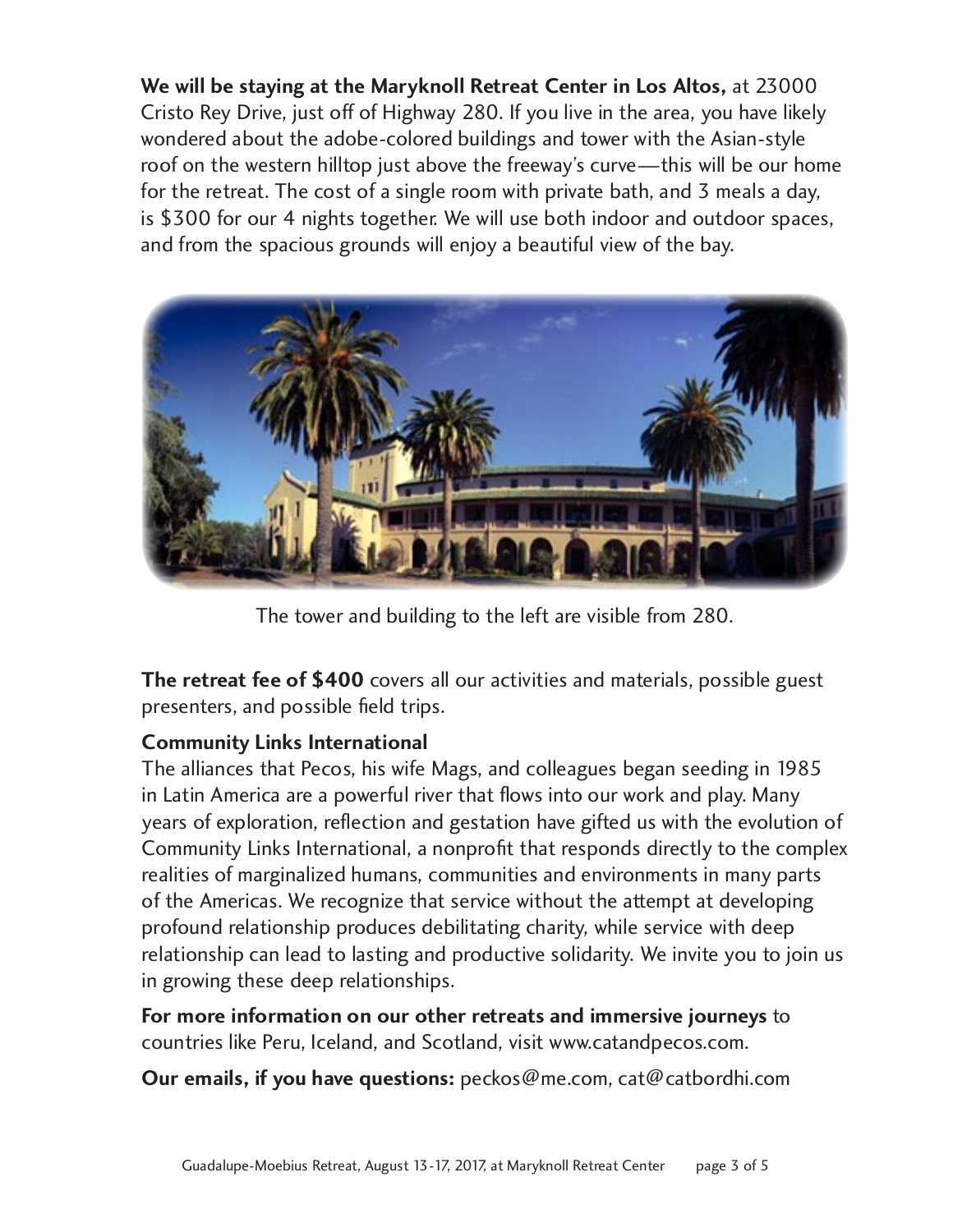## Registration form for our Guadalupe-Moebius Retreat with Cat and Pecos, August 13-17, 2017

Print and fill out this page and the waiver on page 5, and mail them to Jim (Pecos) at the address below with a check for your deposit of \$200 made out to *Community Links International.*

\_\_\_\_\_\_\_\_\_\_\_\_\_\_\_\_\_\_\_\_\_\_\_\_\_\_\_\_\_\_\_\_\_\_\_\_\_\_\_\_\_\_\_\_\_\_\_\_\_\_\_\_\_\_\_\_\_\_\_\_\_\_\_\_\_\_\_\_\_\_\_\_\_\_\_

Jim Petkiewicz 916 Wren Drive San Jose, CA 95125

This \$200 deposit holds your space. This deposit is nonrefundable unless we have to cancel the retreat because we have not met our minimum number of participants, or if you find a replacement for yourself. The balance of \$500 (\$200 retreat fee balance and \$300 for lodging and meals) is due by July 13, 2017. If you need to cancel after that date, we regret that we will be unable to give you a refund because we will have already committed to all arrangements.

 $\div$  Please sign here: